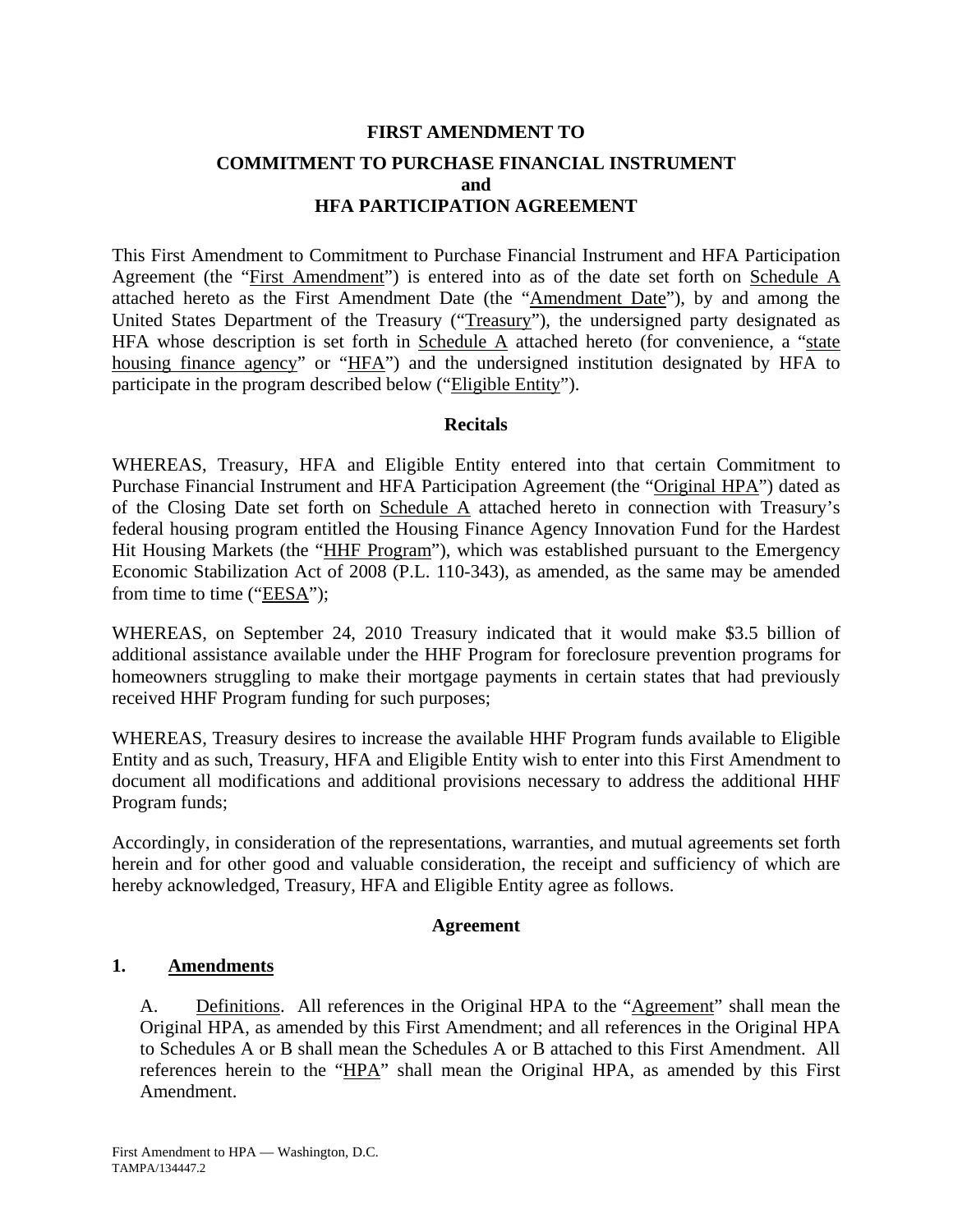B. Schedule A. Schedule A attached to the Original HPA is hereby deleted in its entirety and replaced with Schedule A attached to this First Amendment.

C. Schedule B. Schedule B attached to the Original HPA is hereby deleted in its entirety and replaced with **Schedule B** attached to this First Amendment.

## **2. Representations, Warranties and Covenants**

A. HFA and Eligible Entity. HFA and Eligible Entity, each for itself, make the following representations, warranties and covenants to Treasury and the truth and accuracy of such representations and warranties and compliance with and performance of such covenants are continuing obligations of HFA and Eligible Entity, each as to itself. In the event that any of the representations or warranties made herein cease to be true and correct or HFA or Eligible Entity breaches any of its covenants made herein, HFA or Eligible Entity, as the case may be, agrees to notify Treasury immediately and the same shall constitute an Event of Default under the HPA.

(1) HFA and Eligible Entity each hereby certifies, represents and warrants as of the date hereof that each of the representations and warranties of HFA or Eligible Entity, as applicable, contained in the HPA are true, correct, accurate and complete in all material respects as of the date hereof. All covenants of HFA or Eligible Entity, as applicable, contained in the HPA shall remain in full force and effect and neither HFA, nor Eligible Entity is in breach of any such covenant.

(2) Eligible Entity has the full corporate power and authority to enter into, execute, and deliver this First Amendment and any other closing documentation delivered to Treasury in connection with this First Amendment, and to perform its obligations hereunder and thereunder.

(3) HFA has the full legal power and authority to enter into, execute, and deliver this First Amendment and any other closing documentation delivered to Treasury in connection with this First Amendment, and to perform its obligations hereunder and thereunder.

## **3. Administrative Expenses**

Notwithstanding anything to the contrary contained in the Original HPA as amended by this First Amendment, HFA and Eligible Entity may from time to time submit adjusted budgets to Treasury requesting approval to re-allocate HHF Funds to pay actual program expenses as set forth on a proposed Schedule C. In the event that Treasury shall approve an adjusted budget, in Treasury's sole discretion, the parties shall enter into an amendment to the HPA to modify Schedules A, B and C as necessary.

## **4. Miscellaneous**

A. The recitals set forth at the beginning of this First Amendment are true and accurate and are incorporated herein by this reference.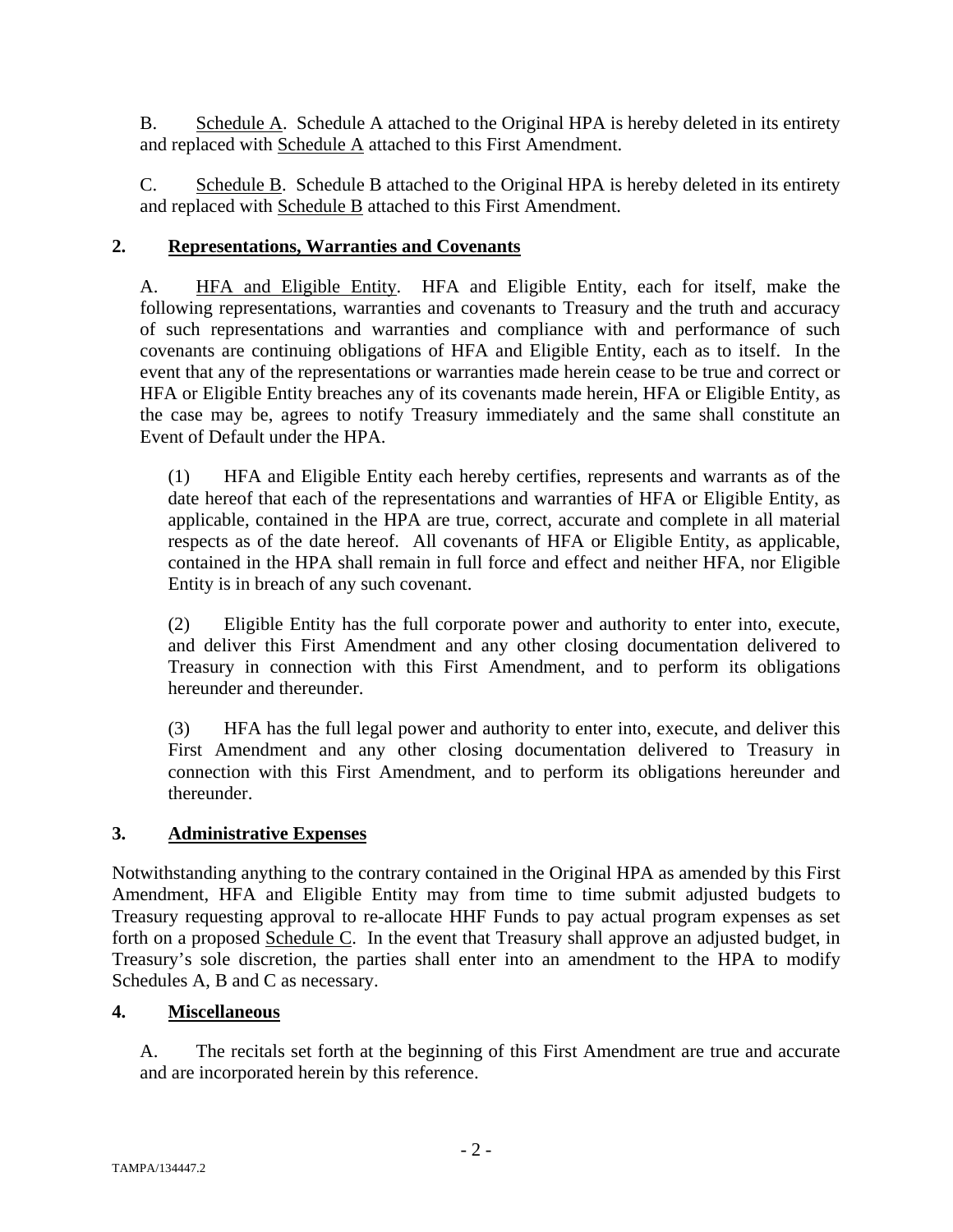B. Capitalized terms used but not defined herein shall have the meanings ascribed to them in the HPA.

C. Any provision of the HPA that is determined to be prohibited or unenforceable in any jurisdiction shall, as to such jurisdiction, be ineffective to the extent of such prohibition or unenforceability without invalidating the remaining provisions of the HPA, and no such prohibition or unenforceability in any jurisdiction shall invalidate such provision in any other jurisdiction.

D. This First Amendment may be executed in two or more counterparts (and by different parties on separate counterparts), each of which shall be deemed an original, but all of which together shall constitute one and the same instrument. Facsimile or electronic copies of this First Amendment shall be treated as originals for all purposes.

## [SIGNATURE PAGE FOLLOWS; REMAINDER OF PAGE INTENTIONALLY LEFT BLANK]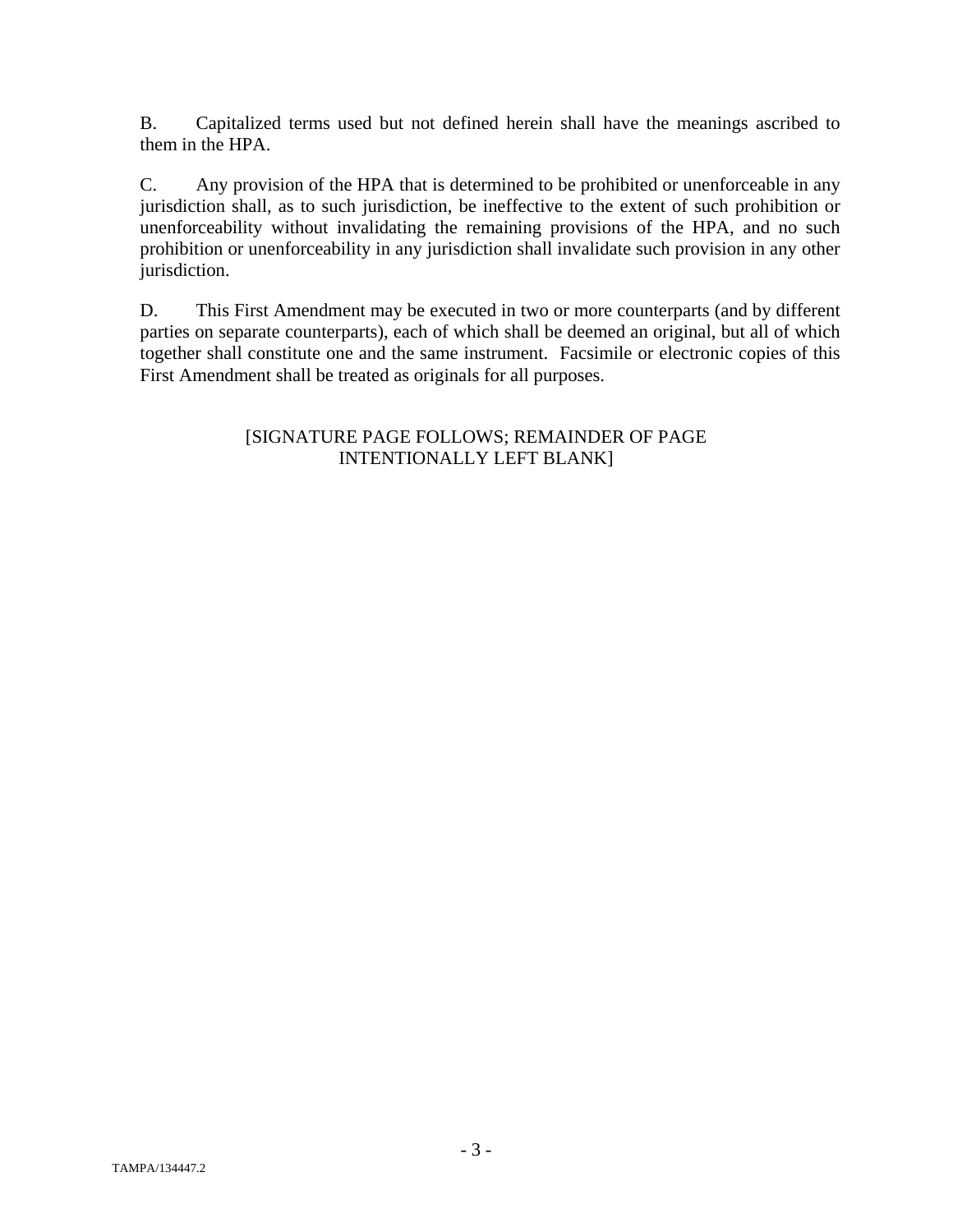**In Witness Whereof**, HFA, Eligible Entity and Treasury by their duly authorized officials hereby execute and deliver this First Amendment to Commitment to Purchase Financial Instrument and HFA Participation Agreement as of the Amendment Date.

## **HFA**: **TREASURY**:

DISTRICT OF COLUMBIA HOUSING FINANCE AGENCY

UNITED STATES DEPARTMENT OF THE **TREASURY** 

By: <u>/s/ Harry D. Sewell</u> By: Name: Harry D. Sewell By:

Name: Herbert M. Allison, Jr. Title: Executive Director Title: Assistant Secretary for Financial Stability

#### **ELIGIBLE ENTITY**:

DISTRICT OF COLUMBIA HOUSING FINANCE AGENCY

By: /s/ Harry D. Sewell Name: Harry D. Sewell Title: Executive Director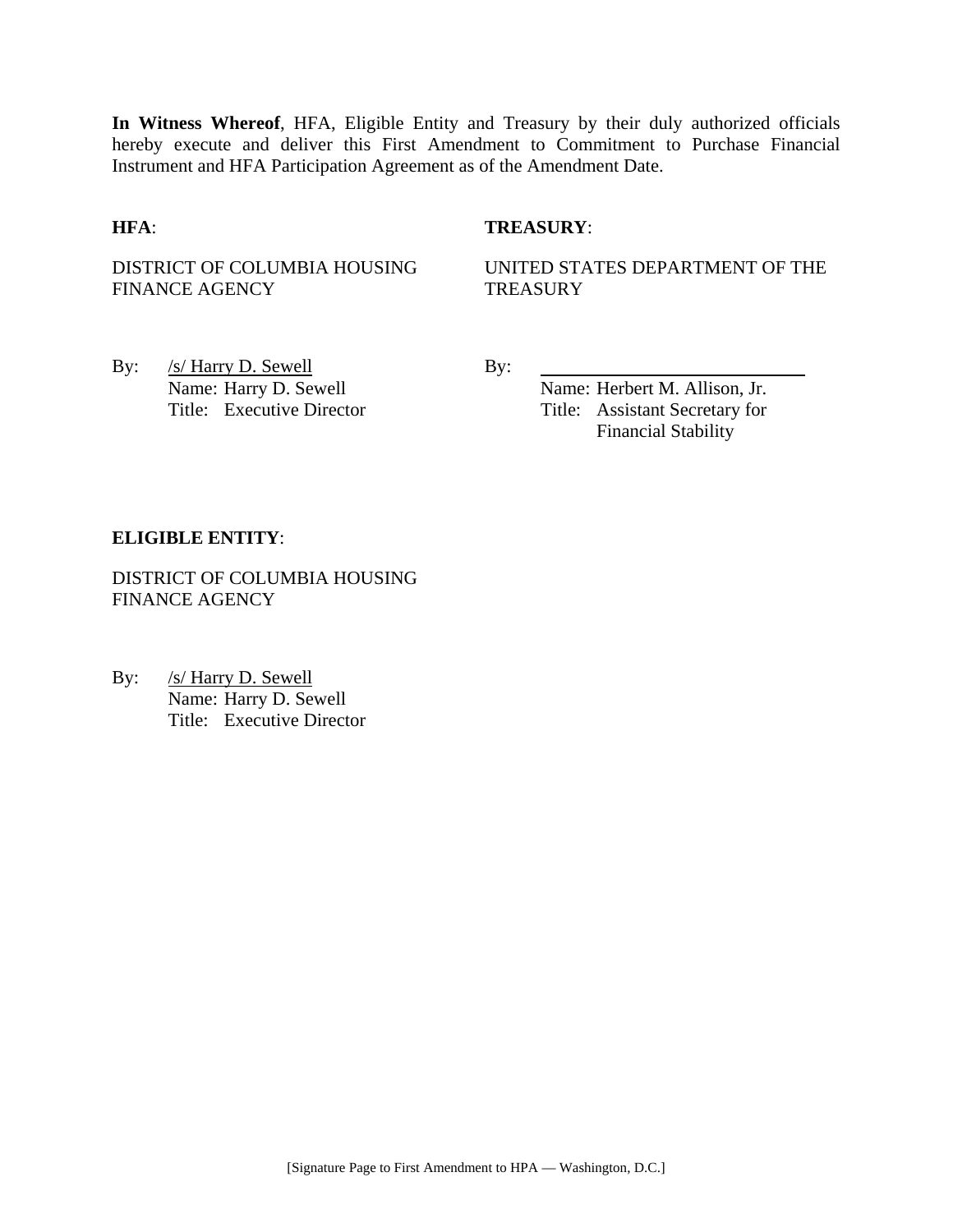In Witness Whereof, HFA, Eligible Entity and Treasury by their duly authorized officials hereby execute and deliver this First Amendment to Commitment to Purchase Financial Instrument and HFA Participation Agreement as of the Amendment Date.

HFA:

## **TREASURY:**

**TREASURY** 

By:

DISTRICT OF COLUMBIA HOUSING **FINANCE AGENCY** 

UNITED STATES DEPARTMENT OF THE

Name: Herbert M. Allison, Title: Assistant Secretary for **Financial Stability** 

By:

Name: Title:

### **ELIGIBLE ENTITY:**

DISTRICT OF COLUMBIA HOUSING FINANCE AGENCY

By:

Name: Title: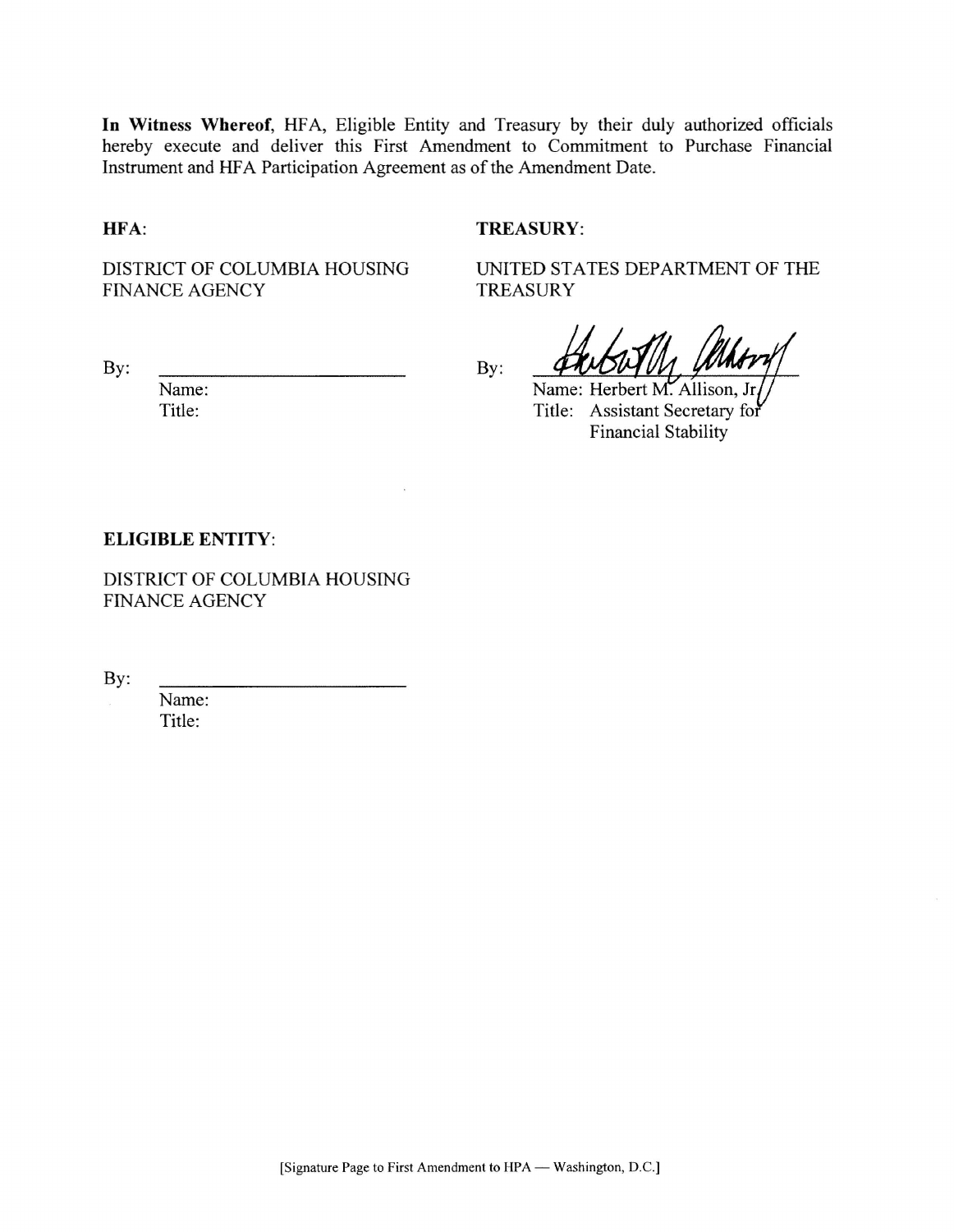# **EXHIBITS AND SCHEDULES**

Schedule A Basic Information<br>Schedule B Service Schedules

Service Schedules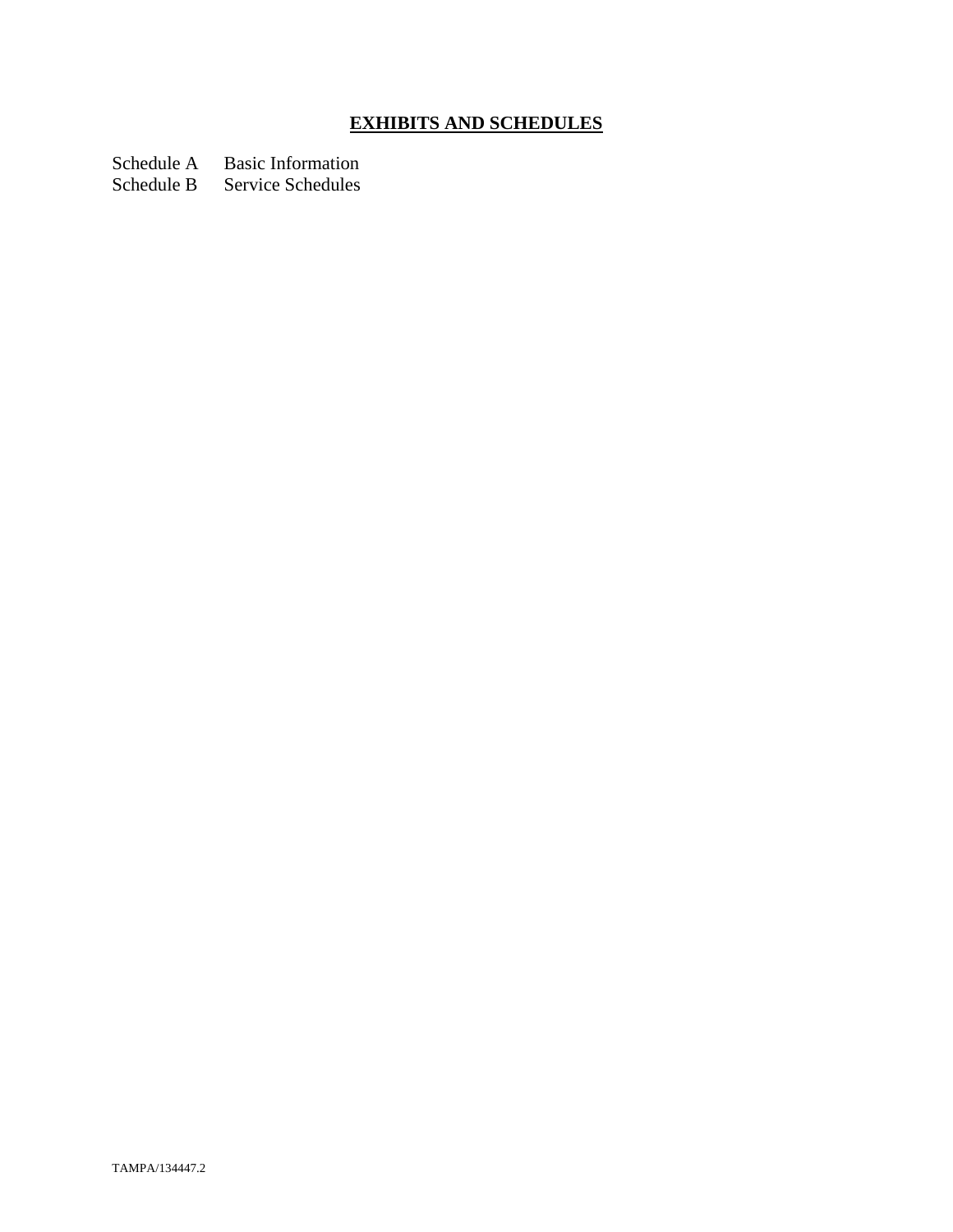## **SCHEDULE A**

## **BASIC INFORMATION**

| Eligible Entity Information:<br>Name of the Eligible Entity: | District of Columbia Housing Finance Agency <sup>1</sup>                                                                                                                                                                                          |
|--------------------------------------------------------------|---------------------------------------------------------------------------------------------------------------------------------------------------------------------------------------------------------------------------------------------------|
| Corporate or other organizational form:                      | body corporate and instrumentality of the<br>District of Columbia, organized and existing<br>under and pursuant to the District of<br>Columbia Housing Finance Agency Act,<br>D.C. Law 2-135, as amended (D.C. Code, $\S$<br>42-2701.01 et. seq.) |
| Jurisdiction of organization:                                | District of Columbia                                                                                                                                                                                                                              |
| Notice Information:                                          |                                                                                                                                                                                                                                                   |

| <b>HFA</b> Information:<br>Name of HFA: | District of Columbia Housing Finance Agency                                                                                                                                                                                                       |
|-----------------------------------------|---------------------------------------------------------------------------------------------------------------------------------------------------------------------------------------------------------------------------------------------------|
| Organizational form:                    | body corporate and instrumentality of the<br>District of Columbia, organized and existing<br>under and pursuant to the District of<br>Columbia Housing Finance Agency Act,<br>D.C. Law 2-135, as amended (D.C. Code, $\S$<br>42-2701.01 et. seq.) |
| Date of Application:                    | September 1, 2010                                                                                                                                                                                                                                 |
| Notice Information:                     | Same as notice information for Eligible Entity.                                                                                                                                                                                                   |

 $\overline{a}$ 

<sup>&</sup>lt;sup>1</sup> References in the Agreement to the term "HFA" shall mean the District of Columbia Housing Finance Agency ("DCHFA") in its capacity as an HFA as such term is used in the Agreement; references in the Agreement to the term "Eligible Entity" shall mean DCHFA, in its capacity as Eligible Entity as such term is used in the Agreement.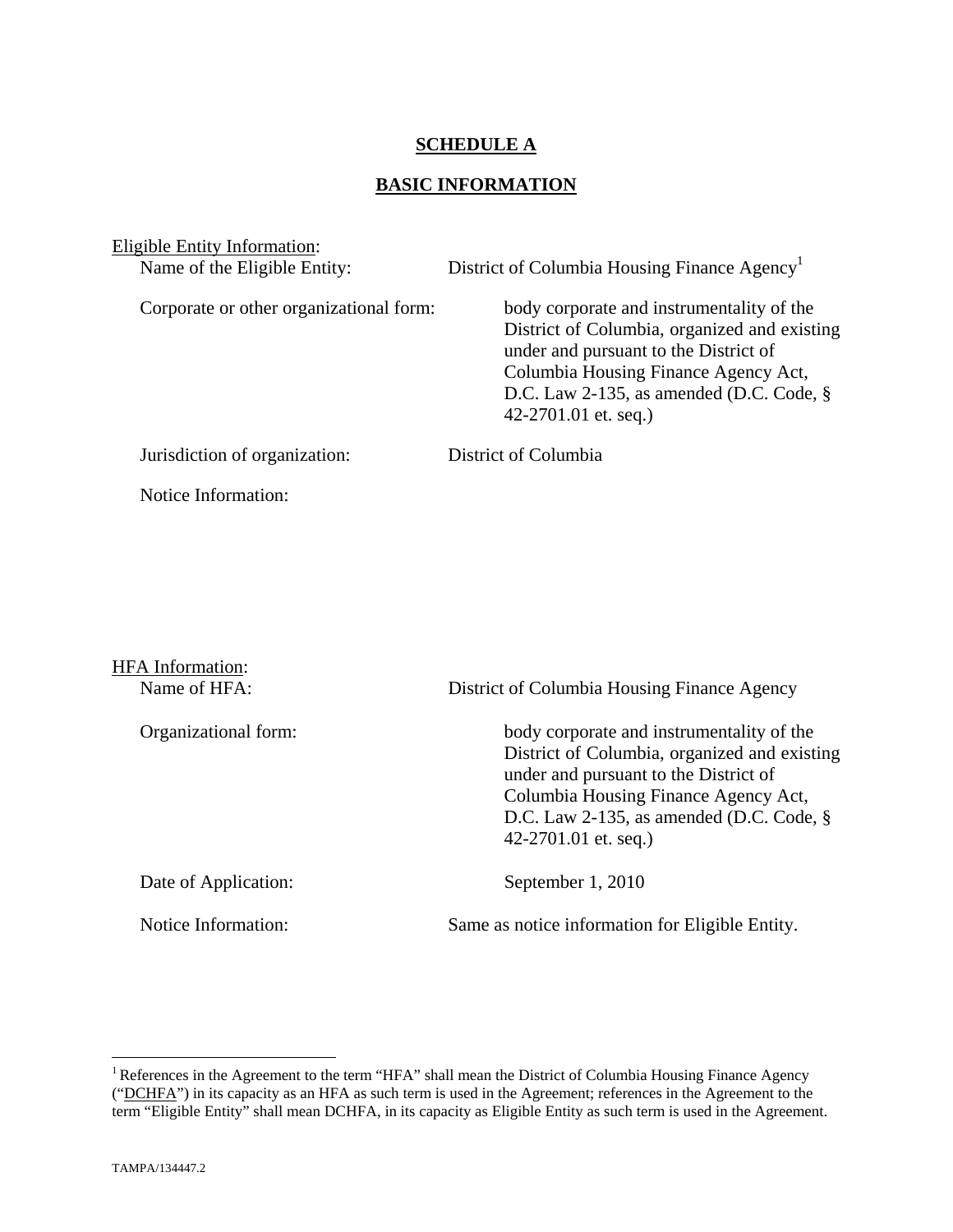| <b>Program Participation Cap:</b>                                                   | \$20,697,198.00                                                                                                                                           |
|-------------------------------------------------------------------------------------|-----------------------------------------------------------------------------------------------------------------------------------------------------------|
| Portion of Program Participation Cap<br><b>Representing Unemployment HHF Funds:</b> | \$7,726,678.00                                                                                                                                            |
| <b>Permitted Expenses:</b>                                                          | \$1,133,237.00                                                                                                                                            |
| Closing Date:                                                                       | September 23, 2010                                                                                                                                        |
| <b>First Amendment Date:</b>                                                        | September 29, 2010                                                                                                                                        |
| <b>Eligible Entity Depository Account Information:</b>                              | See account information set forth in the<br>Depository Account Control Agreement<br>between Treasury and Eligible<br>Entity<br>regarding the HHF Program. |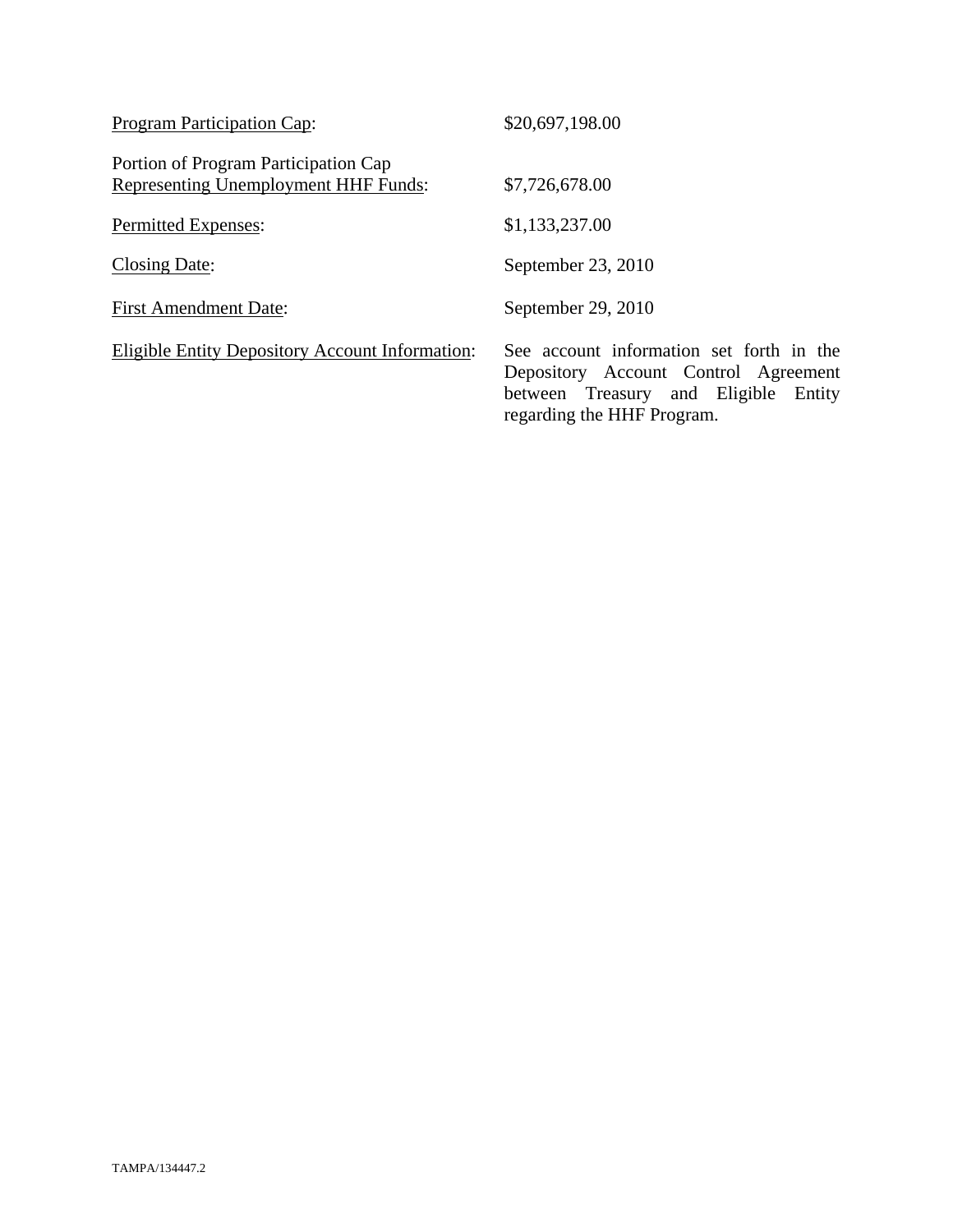## **SCHEDULE B**

## **SERVICE SCHEDULES**

The Service Schedules attached as Schedule B to the Original HPA are hereby deleted in their entirety and replaced with the attached Service Schedules (numbered sequentially as Service Schedule B-1, Service Schedule B-2, et. seq.), which collectively comprise Schedule B to the HPA.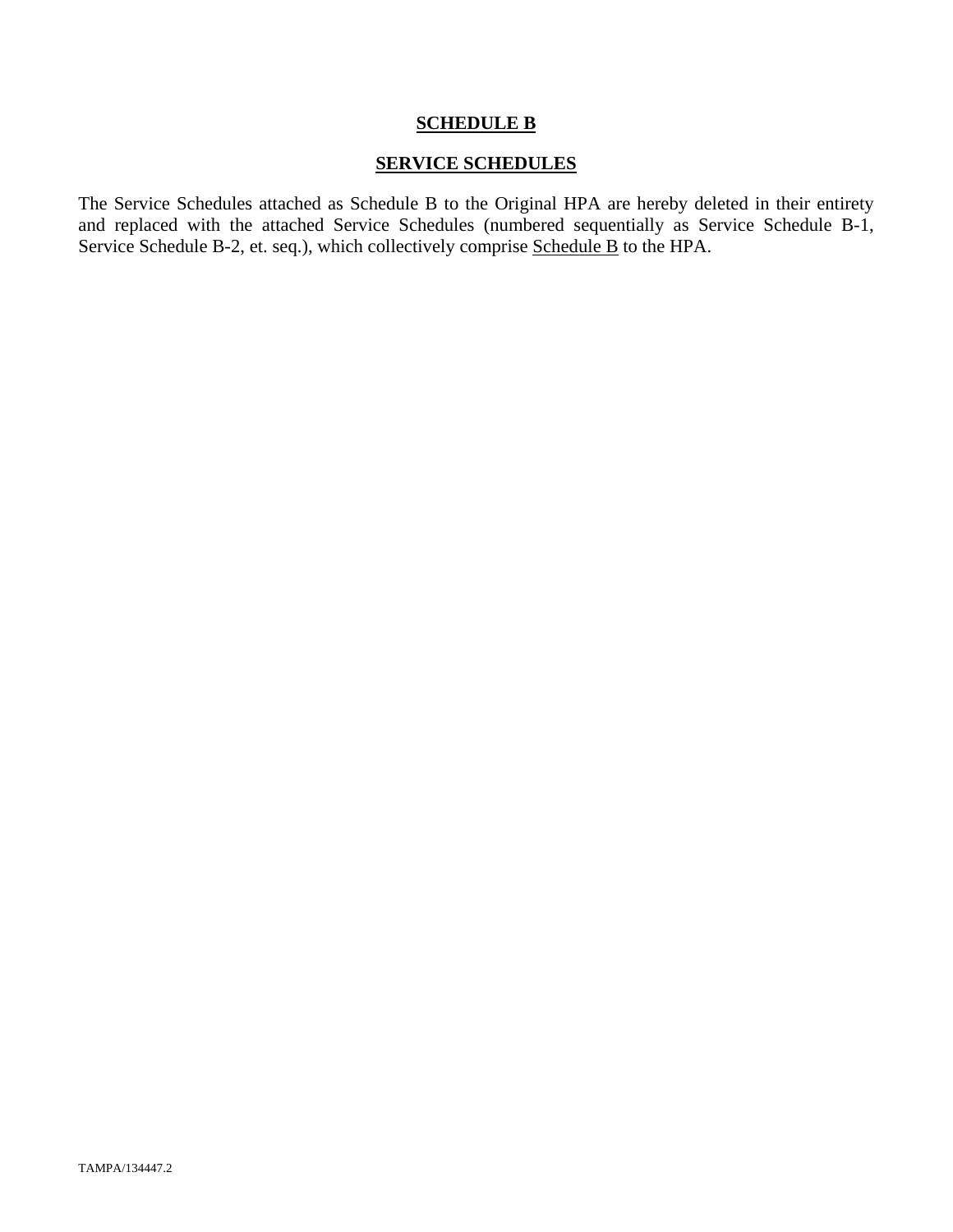## **SERVICE SCHEDULE B-1**

## **District of Columbia Housing Finance Agency HOMESAVER PROGRAM Summary Guidelines**

| <b>Program Overview</b><br>1. | The HomeSaver Program will offer lump sum or ongoing monthly<br>payments to Unemployment Insurance (UI) claimants or those who<br>have received UI payments in the past six (6) months. Approved<br>applicants may receive up to fifteen $(15)$ months of assistance from the<br>HomeSaver Program.                                                                                                                                                                                                                                                                                                                                                                                                                                                    |
|-------------------------------|--------------------------------------------------------------------------------------------------------------------------------------------------------------------------------------------------------------------------------------------------------------------------------------------------------------------------------------------------------------------------------------------------------------------------------------------------------------------------------------------------------------------------------------------------------------------------------------------------------------------------------------------------------------------------------------------------------------------------------------------------------|
|                               | The HomeSaver Program is made up of three components:                                                                                                                                                                                                                                                                                                                                                                                                                                                                                                                                                                                                                                                                                                  |
|                               | The Lifeline component will offer a one-time payment of up to<br>three (3) months mortgage delinquency; including 100% of<br>principal, interest, taxes, insurance (PITI), late fees, coop fees,<br>condo fees, etc., in order to bring the mortgage current.                                                                                                                                                                                                                                                                                                                                                                                                                                                                                          |
|                               | The Mortgage Assistance component will provide up to fifteen<br>(15) months of payments equal to 100% of the mortgage payment<br>(PITI). Mortgage Assistance may include principal, interest, taxes,<br>insurance (PITI), late fees, coop fees, condo fees, etc., in order to<br>bring the mortgage current. Mortgage Assistance will terminate: (i)<br>at the end of the fifteen $(15)$ months or once the program cap is<br>reached; (ii) the end of UI payments, due to reemployment, plus<br>two (2) months (provided that the participant has not received more<br>than a total of fifteen $(15)$ months of assistance or the program cap<br>amount; or (iii) failure to comply with the requirements of DOES<br>for continuation of UI Payments. |
|                               | The <b>Reinstatement</b> component will be available for program<br>participants who need a one-time payment to "catch up" (up to six<br>(6) months of delinquency) but who have sufficient resources to<br>continue making timely mortgage payments. The Reinstatement<br>component is for recently employed participants who have received<br>UI payments within the past $six(6)$ months but have since found<br>employment. The Reinstatement component may only cover<br>arrearages accumulated during the period of unemployment or<br>substantial underemployment. Reinstatement may include<br>principal, interest, taxes, insurance (PITI), late fees, coop fees,<br>condo fees, etc., in order to bring the mortgage current.                |
|                               | Applicants will be referred to the HomeSaver Program after completion<br>of an intake package to include: (1) proof of identity; (2) current<br>statement or mortgage note; $(3)$ payment coupon; and $(4)$ proof of                                                                                                                                                                                                                                                                                                                                                                                                                                                                                                                                   |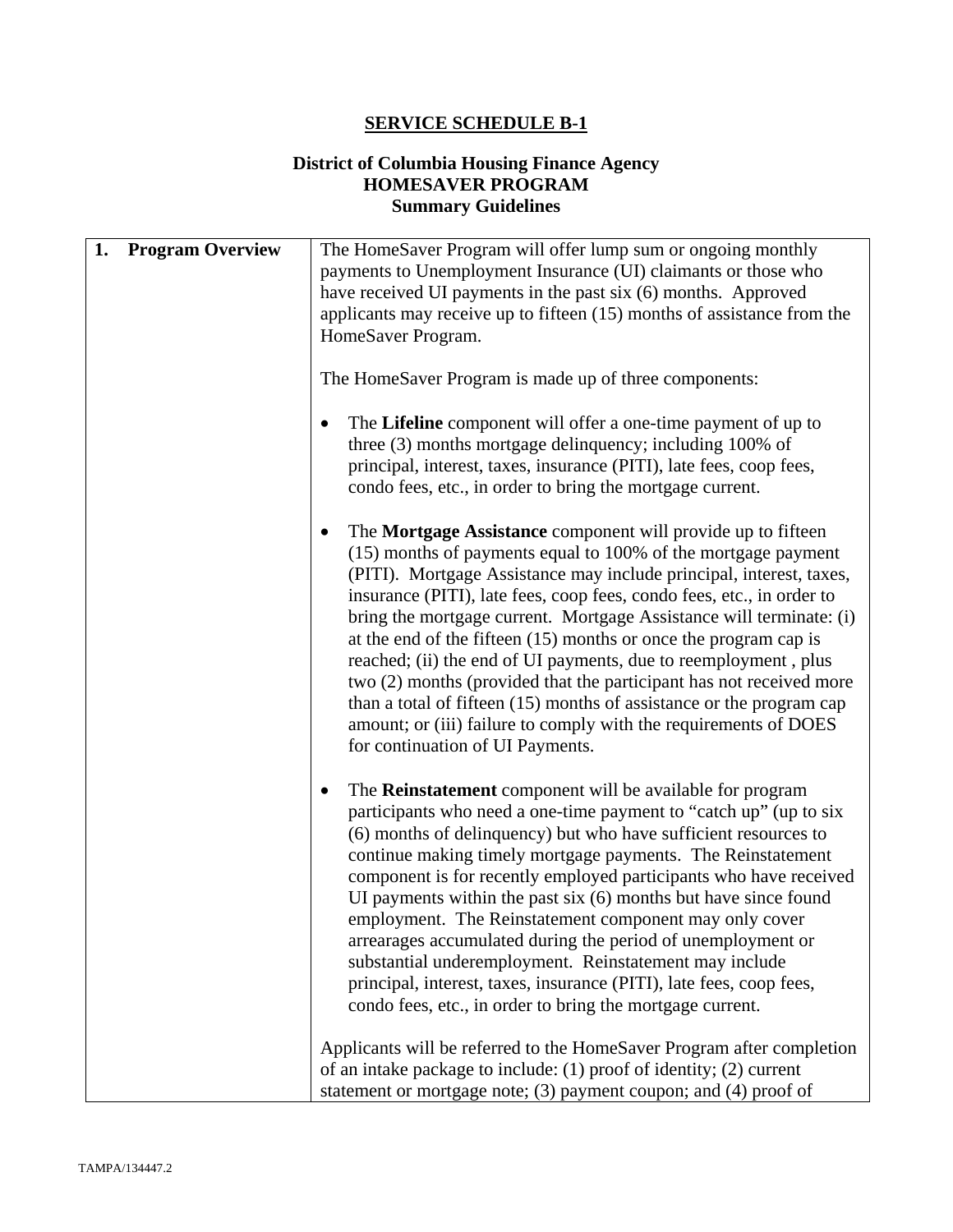|    |                                                                                       | receipt of UI payment(s). Intake packages will be forwarded from a<br>housing counseling agency to the HomeSaver Program Coordinator for<br>review and approval after initiating assistance from either: (a) a U.S.<br>Department of Housing and Urban Development (HUD) approved<br>housing counseling agency; (b) Counselor Direct<br>(www.counselordirect.com) or DCHFA website; or (c) a call-in<br>number.                                                                                                                                                                                                                                                                                                                                                                                                                                                                                                                                                                               |
|----|---------------------------------------------------------------------------------------|-----------------------------------------------------------------------------------------------------------------------------------------------------------------------------------------------------------------------------------------------------------------------------------------------------------------------------------------------------------------------------------------------------------------------------------------------------------------------------------------------------------------------------------------------------------------------------------------------------------------------------------------------------------------------------------------------------------------------------------------------------------------------------------------------------------------------------------------------------------------------------------------------------------------------------------------------------------------------------------------------|
| 2. | <b>Program Goals</b>                                                                  | Foreclosure prevention - The primary goal of the HomeSaver<br>Program is to prevent foreclosures that will erode the base of<br>homeowners in the city, which already lags behind the national average<br>in the rate of homeownership.                                                                                                                                                                                                                                                                                                                                                                                                                                                                                                                                                                                                                                                                                                                                                       |
|    |                                                                                       | <b>Synergistic interaction - The DCHFA will partner with other</b><br>organizations (i.e. DOES and the Urban Institute) to define the universe<br>of potential candidates for the HomeSaver Program, perform outreach<br>and intake, and ultimately deliver timely assistance to prevent<br>foreclosure. DOES is the District agency that administers the city's UI<br>and job training programs. The Urban Institute (the Institute) has<br>conducted extensive research into housing issues in DC including<br>mortgage delinquencies and foreclosures. The Urban Institute gathers<br>data, conducts research, evaluates programs, offers technical assistance<br>overseas, and educates Americans on social and economic issues — to<br>foster sound public policy and effective government.<br><b>Simplicity</b> – The DCHFA will employ a HomeSaver Program design<br>that seeks to minimize administrative costs thereby maximizing the<br>amount of dollars available for assistance. |
| 3. | <b>Target Population /</b><br><b>Areas</b>                                            | The HomeSaver Program will be city-wide although the DCHFA<br>intends to "pilot test" the HomeSaver Program design in Wards 5, 7 and<br>8; those hardest hit by both unemployment and foreclosure.                                                                                                                                                                                                                                                                                                                                                                                                                                                                                                                                                                                                                                                                                                                                                                                            |
| 4. | <b>Program Allocation</b><br>(Excluding<br><b>Administrative</b><br><b>Expenses</b> ) | \$19,563,961.00                                                                                                                                                                                                                                                                                                                                                                                                                                                                                                                                                                                                                                                                                                                                                                                                                                                                                                                                                                               |
| 5. | <b>Borrower Eligibility</b><br><b>Criteria</b>                                        | Candidates for HomeSaver Program assistance will be those in the<br>DOES database receiving UI payments or those who have received UI<br>payments in the past six months. Eligible program participants will be:                                                                                                                                                                                                                                                                                                                                                                                                                                                                                                                                                                                                                                                                                                                                                                              |
|    |                                                                                       | homeowners residing in their primary residences;<br>the heads of household or other persons named on the mortgage<br>note as borrower or co-borrower;<br>borrowers who were current on their mortgages until the date of                                                                                                                                                                                                                                                                                                                                                                                                                                                                                                                                                                                                                                                                                                                                                                      |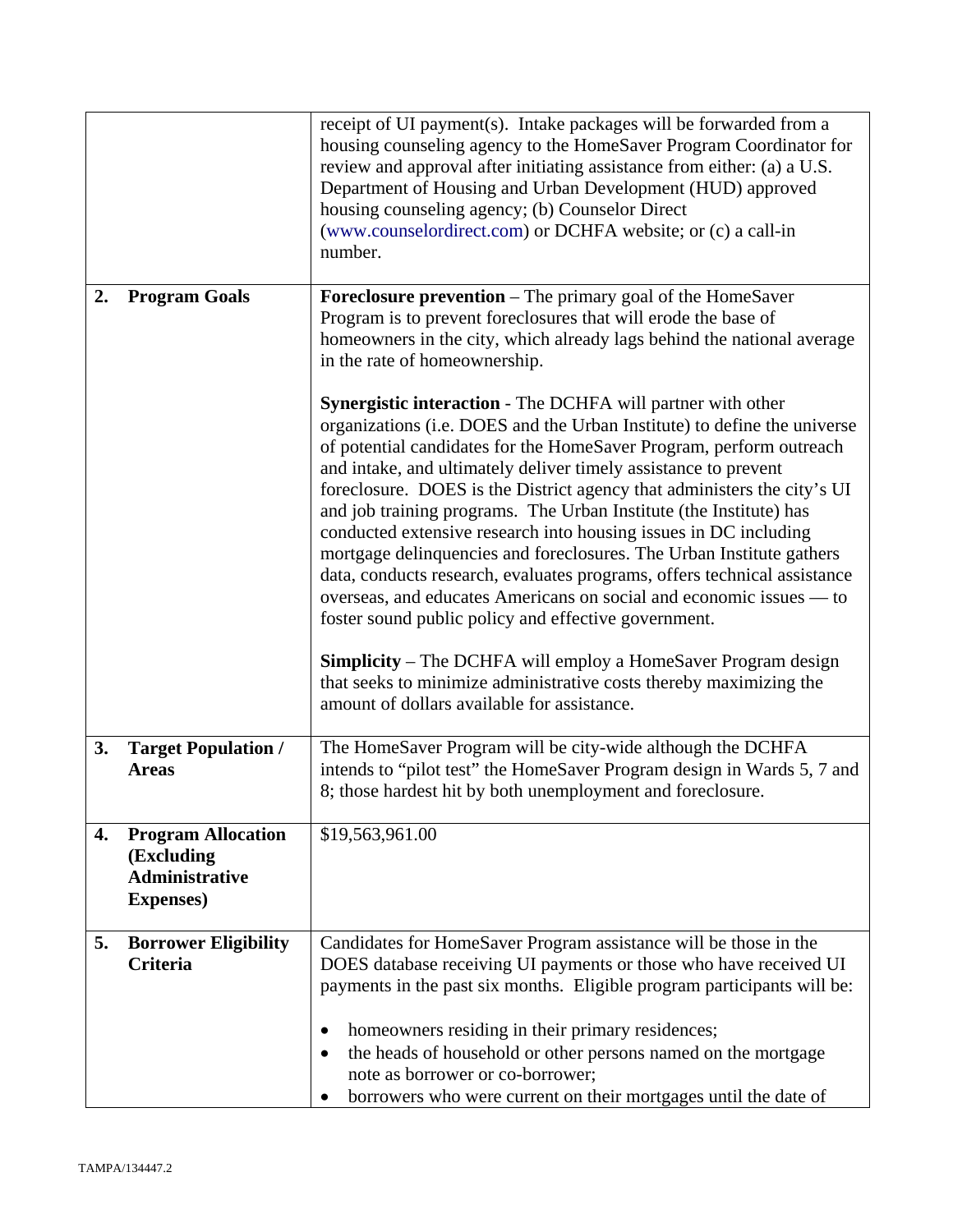|    |                                                       | unemployment or substantial underemployment; and<br>borrowers who are receiving or have received UI payments in the<br>past six (6) months.                                                                                                                                                                                                                                                                                                                                                                                                                                                                                                                                                                 |
|----|-------------------------------------------------------|-------------------------------------------------------------------------------------------------------------------------------------------------------------------------------------------------------------------------------------------------------------------------------------------------------------------------------------------------------------------------------------------------------------------------------------------------------------------------------------------------------------------------------------------------------------------------------------------------------------------------------------------------------------------------------------------------------------|
|    |                                                       | All program participants will be required to sign a notarized Hardship<br>Affidavit attesting to their inability to make mortgage payments due to<br>unemployment or substantial underemployment that occurred through<br>no fault of their own.                                                                                                                                                                                                                                                                                                                                                                                                                                                            |
| 6. | <b>Property / Loan</b><br><b>Eligibility Criteria</b> | Single family home, condominium or cooperative.                                                                                                                                                                                                                                                                                                                                                                                                                                                                                                                                                                                                                                                             |
| 7. | <b>Program Exclusions</b>                             | Homeowners with an outstanding mortgage balance greater than<br>$\bullet$<br>\$729,750.                                                                                                                                                                                                                                                                                                                                                                                                                                                                                                                                                                                                                     |
|    |                                                       | Homeowners not receiving, or who have not received UI payments<br>$\bullet$<br>in the past six months.                                                                                                                                                                                                                                                                                                                                                                                                                                                                                                                                                                                                      |
| 8. | <b>Structure of</b><br><b>Assistance</b>              | All loans will be recorded as non-recourse junior liens against the<br>property and will be non-amortizing. Loans will be forgiven at a rate of<br>20% per year such that in year six the loan will be forgiven and the lien<br>removed.<br>The loan will only be repayable if the program participant sells or<br>refinances the property prior to expiration of the lien period, and then<br>only to the extent there is sufficient equity to pay that portion of the<br>loan that has not been forgiven.<br>Loan funds repaid by program participants will be recycled until<br>December 31, 2017. After December 31, 2017, any remaining, returned<br>or recaptured funds will be returned to Treasury. |
| 9. | <b>Per Household</b><br><b>Assistance</b>             | Maximum program assistance is \$32,385 per household.                                                                                                                                                                                                                                                                                                                                                                                                                                                                                                                                                                                                                                                       |
|    | 10. Duration of<br><b>Assistance</b>                  | The maximum duration of assistance will be fifteen (15) months. The<br>duration of assistance with respect to each program will be as follows:<br><b>Lifeline</b> - One time payment equal to up to three $(3)$ months of<br>monthly payments.<br>Mortgage Assistance - Payments of PITI for up to fifteen (15)<br>months.<br><b>Reinstatement</b> - One time payment equal to up to six (6) months of<br>monthly payments.<br>If eligible, participants may participate in one or more programs. If, for                                                                                                                                                                                                   |
|    |                                                       | example a program participant receives Lifeline assistance to bring                                                                                                                                                                                                                                                                                                                                                                                                                                                                                                                                                                                                                                         |